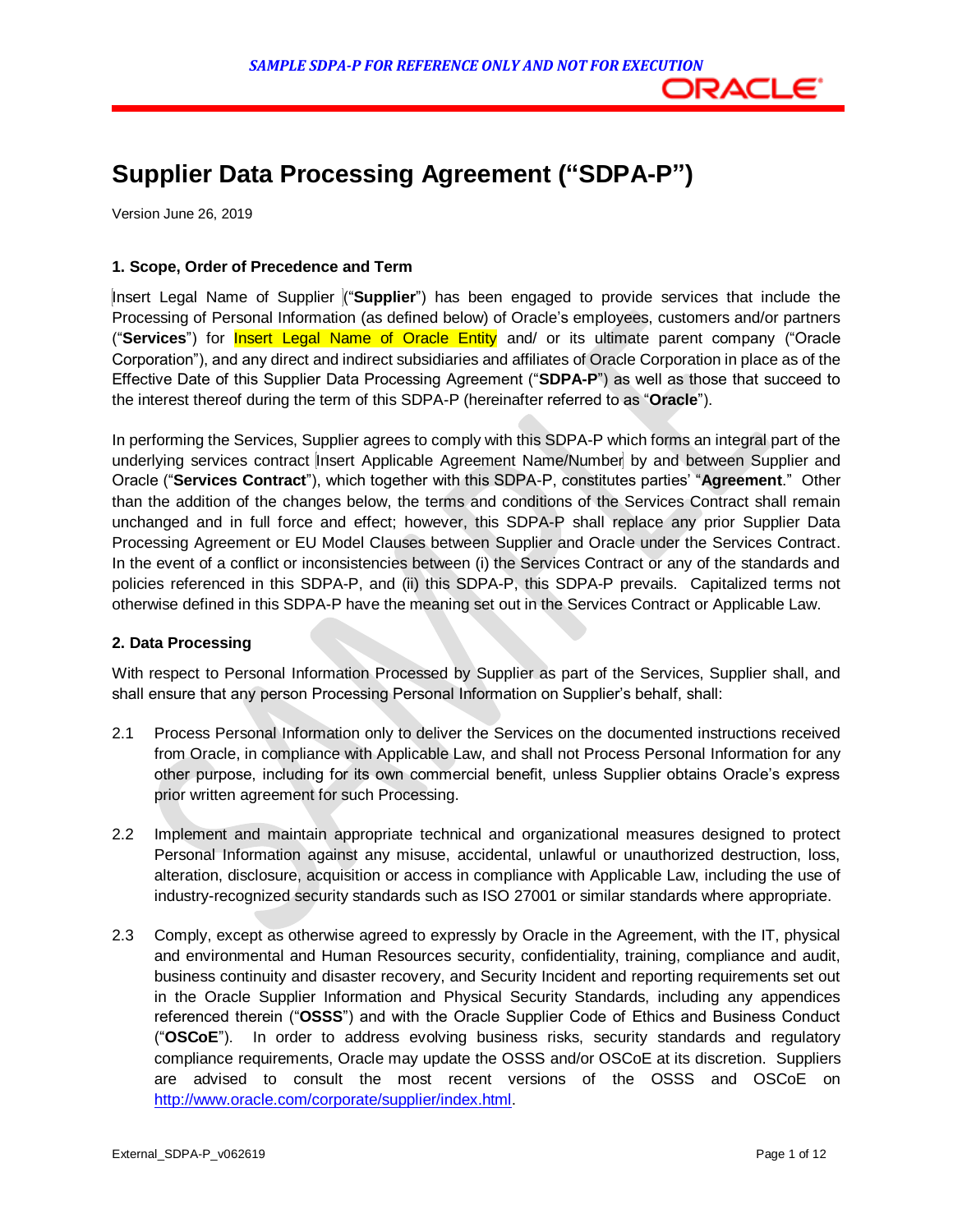

- 2.4 Not permit the Processing of Personal Information by any third party (including Supplier's Affiliates) without the express prior written agreement of Oracle. In case Oracle does not consent to the involvement of the relevant third party, Supplier agrees to work in good faith with Oracle to find a solution to address any concern raised by Oracle within a reasonable period of time. If Oracle approves the involvement of the relevant third party ("**Authorized Subprocessor**"), such Authorized Subprocessor shall, prior to any such Processing, have entered into a written agreement with the Supplier at least as restrictive as this SDPA-P and the relevant data protection and security terms of the Services Contract. Such agreement shall be provided by Supplier to Oracle promptly upon request by Oracle, and Oracle may share it with its customers and/or a supervisory authority competent for Oracle or the relevant customers of Oracle ("**Competent Supervisory Authority**"). Supplier shall remain responsible for all actions by the Authorized Subprocessor with respect to the Processing of Personal Information under the Agreement and shall reasonably assess the Authorized Subprocessor's compliance with its obligations. Supplier will publish on the appropriate publicly accessible website of Supplier an overview of Authorized Subprocessor involved in the performance of the Services.
- 2.5 Ensure that all Personal Information created, or collected by Supplier directly from Individuals on behalf of Oracle is accurate and, where appropriate, kept up to date, and ensure that any Personal Information which is inaccurate or incomplete is erased or rectified in accordance with Oracle's instructions.
- 2.6 Upon request from Oracle and within a reasonable time but at the latest within the time limits prescribed by Applicable Law, access, rectify, erase, restrict and/or provide an exportable copy of Personal Information from further Processing and/or use, and confirm to Oracle that Supplier has done so.
- 2.7 In the event that Supplier is storing and maintaining Personal Information on behalf of Oracle (or its customers):
	- (a) Keep databases containing Personal Information segregated from other Supplier Personal Information using logical access restrictions;
	- (b) Update its records with any updated Personal Information provided by Oracle within five (5) business days from its receipt, unless the parties have agreed in writing to a shorter period;
	- (c) Log all access to Special Personal Information, with information identifying the user accessing (or seeking access to) such Special Personal Information, when it was accessed (date and time), and whether the access was authorized or denied; and
	- (d) Maintain audit trails designed to detect and respond to Security Incidents, including logging atypical events (for example, access to Personal Information by unauthorized persons). These audit trails must be maintained at least for three (3) years.
- 2.8 Maintain readily available information and records regarding the structure and functioning of all systems and processes that Process Personal Information under the Agreement (e.g., inventory of systems and processes). Such information shall include at least a description of (i) Supplier name and contact details, and data protection officer where applicable, (ii) the categories of Processing activities performed on behalf of Oracle, (iii) if applicable, the countries to which Transfers occur, (iv) if applicable, the identity of any Authorized Subprocessors and the Processing activities subcontracted to such Authorized Subprocessors and (v) the technical and organizational measures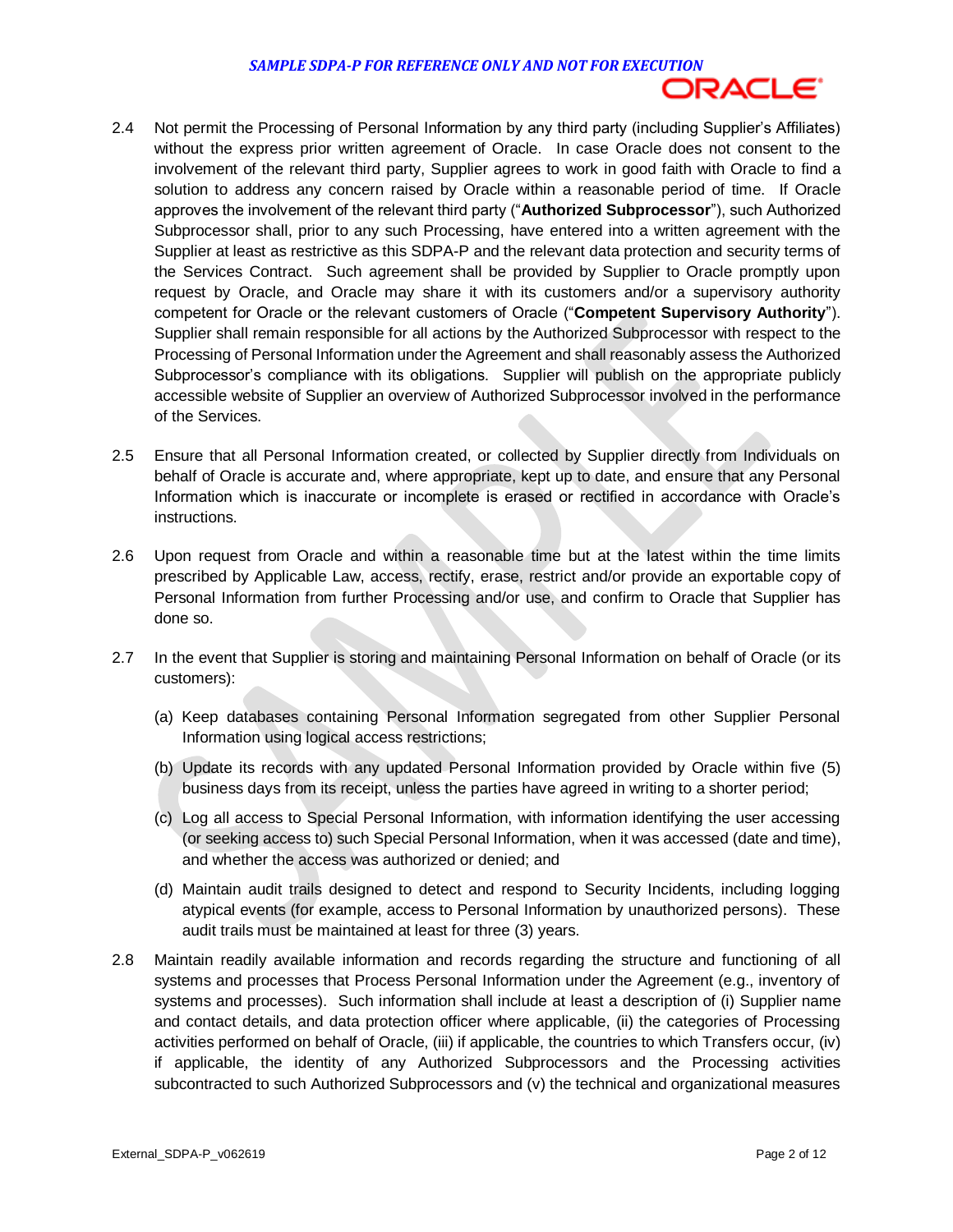#### *SAMPLE SDPA-P FOR REFERENCE ONLY AND NOT FOR EXECUTION*



 designed to protect Personal Information against any misuse, accidental, unlawful or unauthorized destruction, loss, alteration, disclosure, acquisition or access.

- 2.9 Regularly audit business processes and procedures that involve the Processing of Personal Information under the Agreement for compliance with the Agreement. A copy of the audit results shall be provided free of charge to Oracle upon Oracle's request.
- 2.10 Where the Services involve Supplier receiving or collecting Personal Information directly from Individuals on Oracle's behalf, Supplier shall:
	- (a) seek instructions from Oracle regarding:
		- 1. information that must be provided by Supplier to the Individual in connection with the collection, and further Processing of the Individual's Personal Information; and
		- 2. requests by Australian Individuals to be dealt with on an anonymous or pseudonymous basis.
	- (b) not collect any Personal Information from an Individual without the notice and consents as required under Applicable Law;
	- (c) maintain records of any notices it provides and consents it obtains as necessary for the relevant purposes and provide these to Oracle upon request; and
	- (d) where the Personal Information includes government-related identifiers, not adopt the government-related identifier for an Individual as Supplier's own identifier of the Individual, or use or disclose the government-related identifier unless otherwise directed by Oracle.
- 2.11 Unless expressly prohibited from doing so by Applicable Law, promptly notify Oracle before taking any action and act only upon Oracle's instructions concerning:
	- (a) Any requests for disclosure of Personal Information by law enforcement, state security bodies or other public authorities ("**Authority**");
	- (b) Any request by an Authority for information concerning the processing of Personal Information or other confidential information in connection with the Agreement; and
	- (c) Any complaints or requests received directly from an Individual concerning his/her Personal Information.

 Supplier will in any case assess each request for disclosure by an Authority to establish whether it is legally valid and binding on Supplier. Any request that is not legally valid or binding on Supplier will be resisted in accordance with Applicable Law. Supplier shall in any case request the Authority to put the request received on hold for a reasonable delay in order to enable Oracle and/or its customers to contact the Competent Supervisory Authority for an opinion on the validity of the relevant disclosure. If the suspension and/or notification of the request for disclosure is prohibited, such as in case of a prohibition under criminal law to preserve the confidentiality of a law enforcement investigation, Supplier will request the Authority to waive this prohibition and will document that it has made this request. In any event, Supplier will, on Oracle's request but at least on an annual basis provide to Oracle (which Oracle may further share with customer and possibly a Competent Supervisory Authority) general information on the number and type of requests for disclosure of Personal Information Processed under the Agreement and received in the preceding 12 (twelve) month period.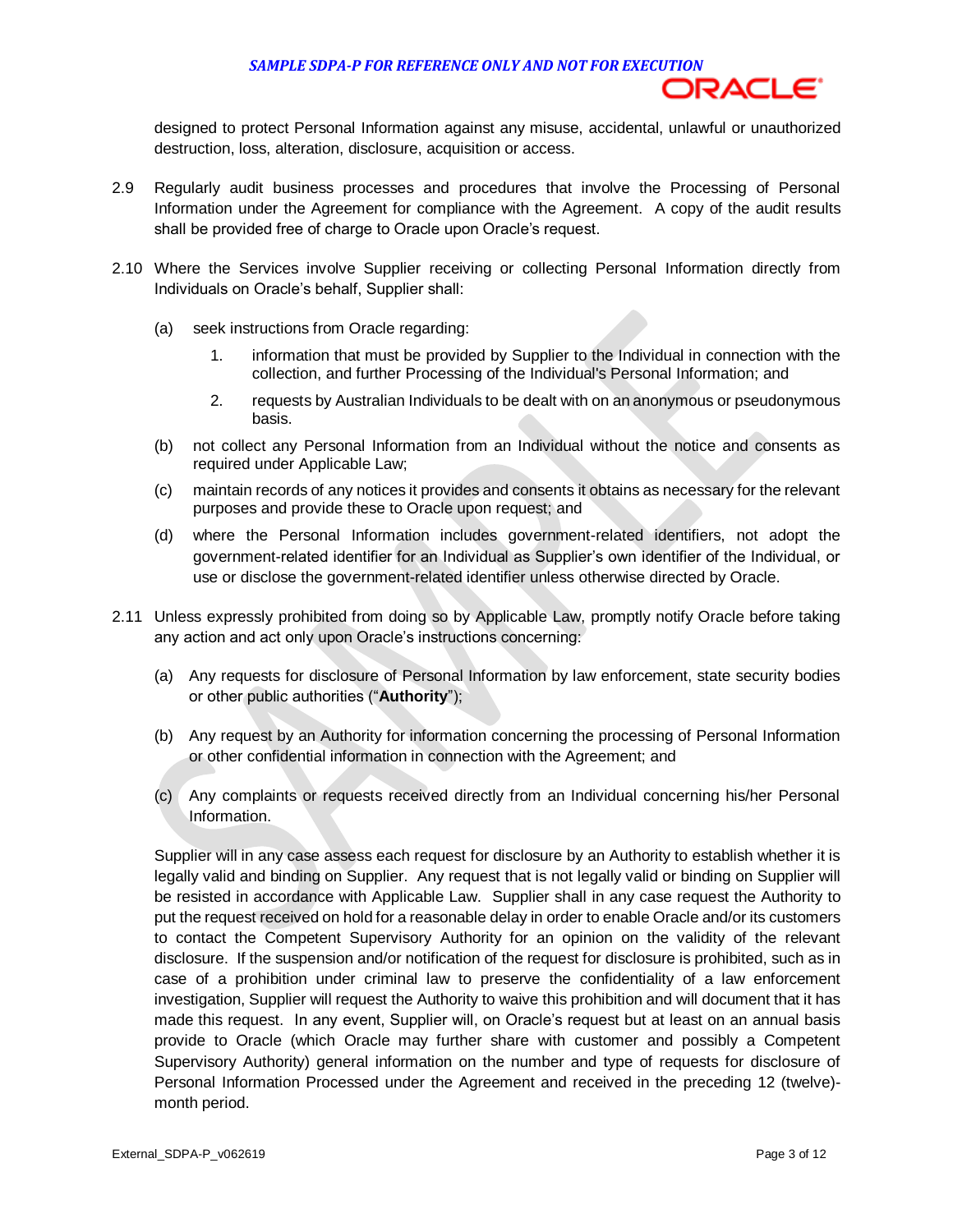#### *SAMPLE SDPA-P FOR REFERENCE ONLY AND NOT FOR EXECUTION*



 Supplier shall not respond to requests or complaints received directly from an Individual, unless instructed otherwise by Oracle.

- 2.12 Deal promptly and appropriately with inquiries of Oracle or its customers related to Personal Information Processed under the Agreement and take any steps reasonably requested by Oracle to assist Oracle and/or its customers in complying with any notification, registration or other obligations applicable to Oracle and/or its customers under Applicable Law.
- 2.13 Inform Oracle promptly if Supplier:
	- (a) has a reason to believe that it is unable to comply with any of its obligations under the Agreement and it cannot cure this inability to comply within a reasonable time frame;
	- (b) becomes aware of any circumstances or change in the Applicable Law, that is likely to prevent it from fulfilling its obligations under the Agreement; or
	- (c) has reason to believe that that any instructions of Oracle regarding the Processing of Personal Information would violate Applicable Law.
- 2.14 Promptly take adequate steps to remedy any noncompliance with the Agreement and/or Applicable Law regarding the Processing of Personal Information by Supplier and any Authorized Subprocessor. Oracle will have the right to temporarily restrict or suspend the relevant Processing (or parts thereof) under the Agreement until the noncompliance is remedied. To the extent remediation is not possible or unduly delayed, Oracle may terminate the Agreement in whole or in part, without liability or compensation to Supplier being due and without prejudice to other remedies that may be available to Oracle under Applicable Law.
- 2.15 Execute a Business Associate agreement with Oracle if the Services involve access to protected health information ("**PHI**") as defined by the U.S. Health Insurance Portability and Accountability Act ("**HIPAA**") and implement the applicable safeguards and processes for the handling of PHI that are specified in the HIPAA Privacy and Security Rules.
- 2.16 Agree that Oracle may at its choice:

 (i) Perform audits including on-site security audits of the facilities, systems, procedures, policies and processes used in relation to the Processing of Personal Information under the Agreement ("**Systems**") to confirm Supplier's compliance with the Agreement and Applicable Law; or

 (ii) Provide to Supplier a security and privacy assessment questionnaire related to Services, which Supplier will accurately and promptly complete. Such a questionnaire may include questions seeking confirmation of compliance with the Agreement and Applicable Law. Upon request by Oracle, Supplier will also supply a copy of its most recent third party assessment, such as an ISO 27001, SSAE 18 SOC 2, ISAE 3402 or similar assessment, if Supplier has had such an assessment. If, after the original security questionnaire assessment, Oracle determines that further assessment is warranted, Oracle may request, no more than annually and with 30 (thirty) days prior written notice, an assessment with a scope to be mutually agreed related to Services provided. During such an assessment, Oracle may examine Systems related to specific Services performed, to the extent that such review does not compromise confidentiality obligations to any other clients of Supplier. Supplier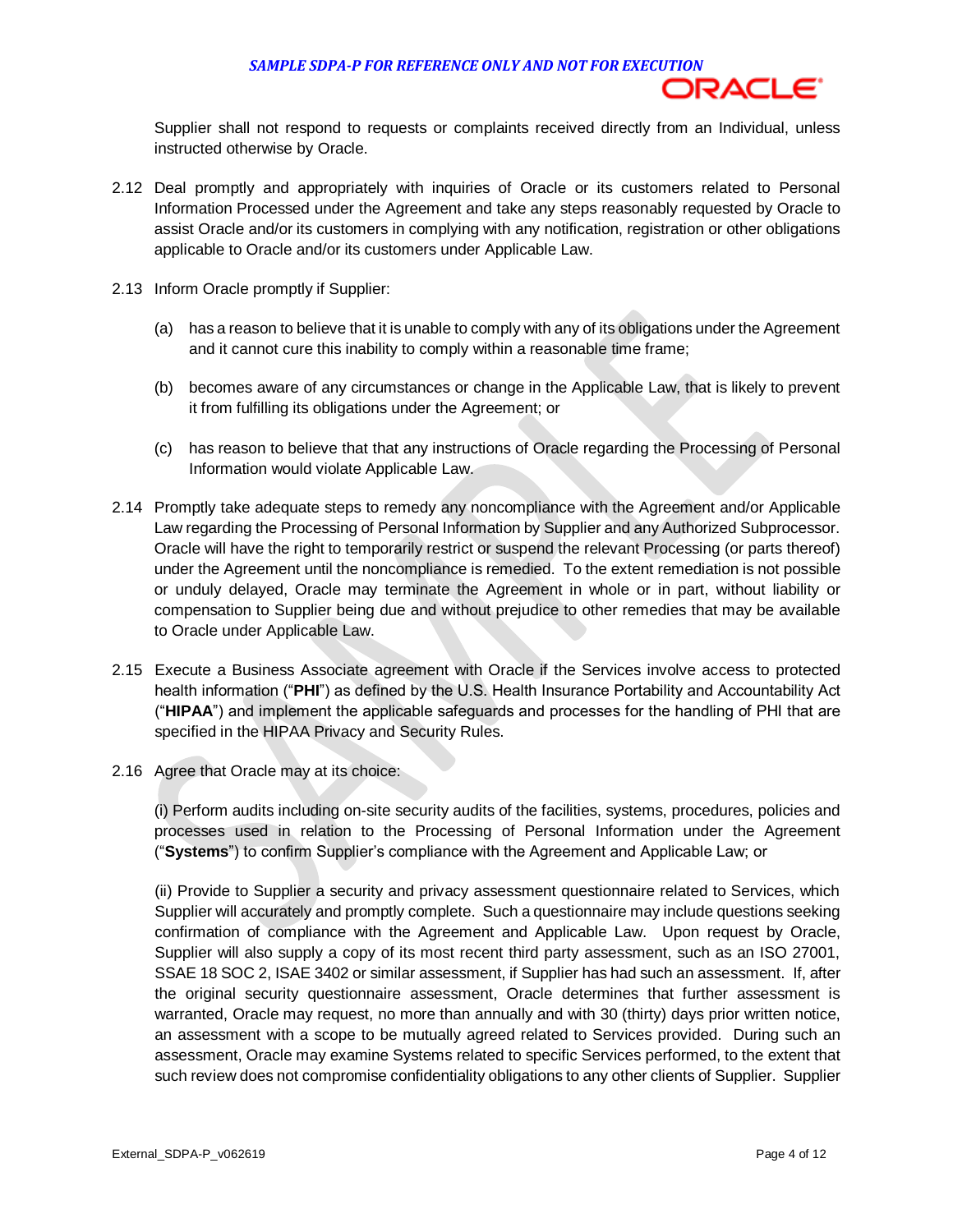

 will also ensure that such audits or assessments confirm compliance by any Authorized Subprocessors obligations with the terms of the Agreement.

- 2.17 If relevant to the Agreement with Oracle, cooperate and assist with any inquiry or audit by relevant customers of Oracle (or a qualified independent third party auditor selected by such customer), or a Competent Supervisory Authority, and Supplier shall amend the Processing of Personal Information under the Agreement in accordance with any advice or binding decisions of a Competent Supervisory Authority issued on interpretation and application of the Agreement or Processing of Personal Information hereunder, as instructed by Oracle or the relevant customers of Oracle. Supplier shall Permit Oracle to share the data protection related terms of the Agreement and audit/assessment results (performed per Section 2.16) with Oracle Affiliates, relevant customers of Oracle, and any Competent Supervisory Authority, including the U.S. Department of Commerce for Transfers of Privacy Shield Data under Section 3 below, if applicable.
- 2.18 Pursuant to Applicable Law and the additional requirements set out in the OSSS, implement and maintain appropriate and documented Security Incident procedures and policies designed to (i) detect, analyze, monitor and resolve Security Incidents; and (ii) promptly but at the latest within 24 hours of any actual or suspected Security Incident involving the provision of the Services, report such Security Incidents to Oracle. Such report shall contain a detailed description of the nature of the Security Incident, categories and approximate number of Personal Information records and Individuals concerned, name and contact details of a contact point where more information can be obtained, likely consequences of the Security Incident, and measures to address the Security Incident.
- 2.19 At Oracle's sole discretion, return or delete Personal Information pursuant to the OSSS after the termination of the Services Contract or upon Oracle's request.

#### **3. Transfers of Personal Information**

- 3.1 Restricted **transfers from the EEA (including Switzerland).** This Section applies solely when the Processing of Personal Information by Supplier or its Authorized Subprocessors involves a Transfer from a Member State of the EEA, to Supplier or its Authorized Subprocessors (i) located outside the EEA and (ii) not covered by an Adequacy Decision.
	- (a) **Oracle as Data Controller**. Where Oracle Processes the Personal Information for its own purposes as Data Controller, the following will apply:
		- 1. **Supplier BCR-P.** Where the Transfer to Supplier is covered by Supplier's Binding Corporate Rules for Processors, Supplier represents, warrants, and covenants (i) that it will maintain its EEA authorization of its Binding Corporate Rules for Processors for the duration of the Agreement, (ii) to promptly notify Oracle of any subsequent material changes in such authorization, and (iii) to downstream any of its obligations under its Supplier Binding Corporate Rules for Processors to Authorized Subprocessors by entering into an appropriate onward transfer agreement with any such Authorized Subprocessor.
		- 2. **EU Model Clauses.** To the extent the Transfer is not covered by the above Transfer Mechanism, the relevant Transfer will be governed by an unmodified set of EU Model Clauses of which the body is incorporated by reference to this Agreement and the Appendices are attached (**Annex 2).**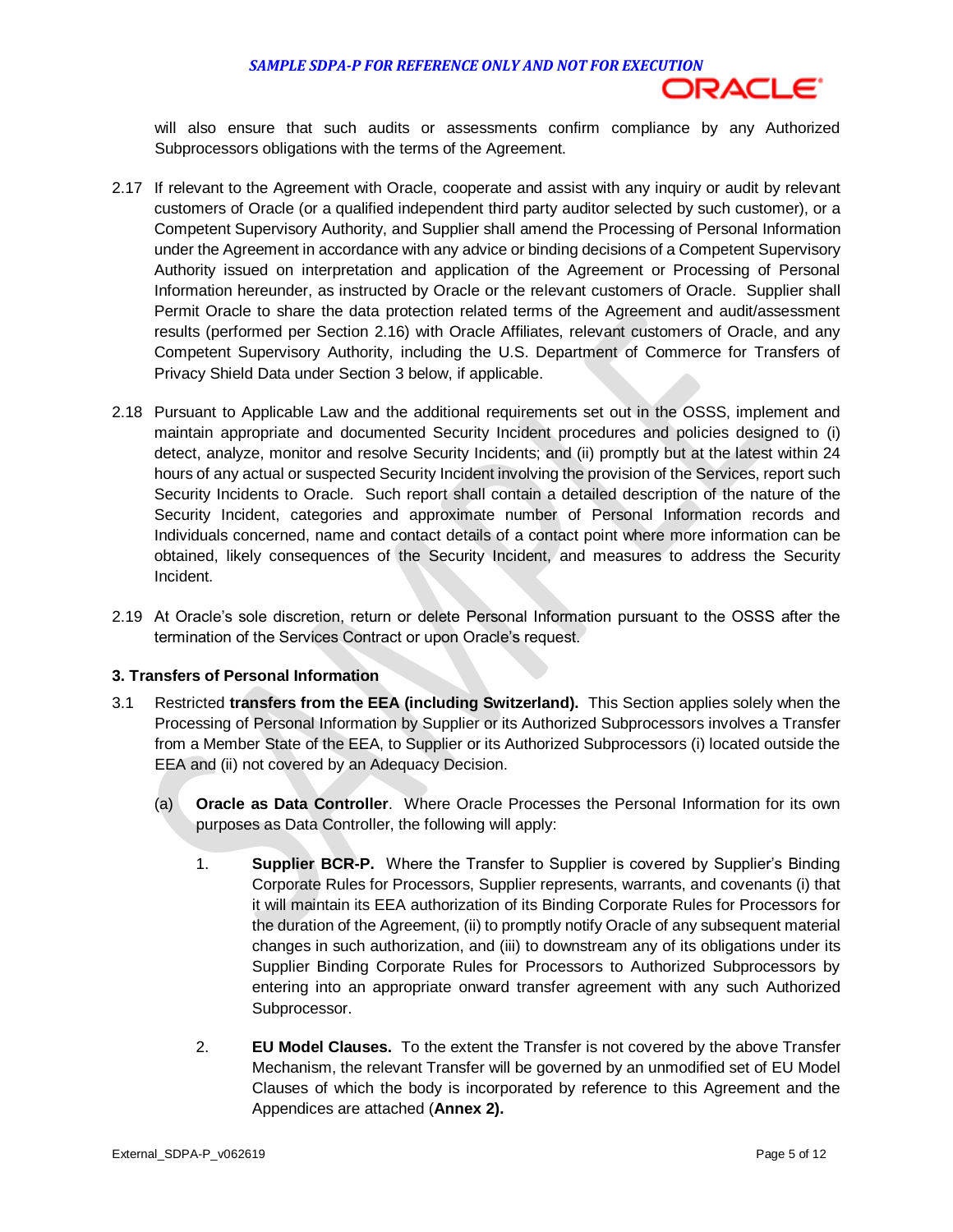

- (b) **Oracle as Data Processor**. Where Oracle Processes Personal Information on behalf of its customers as a Data Processor, such Personal Information may (depending on the relevant customer agreement) have been Transferred to Oracle or an Oracle Affiliate outside of the EEA under (i) the Oracle BCR-P, (ii) Oracle America, Inc. and its covered Affiliates' Privacy Shield certification, and/or (iii) EU Model Clauses between Oracle (and its Affiliates) and the customer. As the Processing by Supplier and its Authorized Subprocessors may involve Personal Information covered by any of these Transfer Mechanisms, the following applies:
	- 1. **Oracle BCR-P**. Supplier agrees, and shall ensure that its Authorized Subprocessors agree, that where Supplier or any of its Authorized Subprocessors fails to fulfill their data protection related obligations under the Agreement and an Individual has a claim against Oracle or its customer with respect to such violation, but is unable to enforce the claim against Oracle or its customer, because Oracle and/or its customer have factually disappeared or have ceased to exist in law or have become insolvent and no successor entity has assumed their entire legal obligations by contract or by operation of law, that the Individual can enforce the data protection related obligations of the Agreement against Supplier and/or Authorized Subprocessor as third-party beneficiaries and that the Individual may, at his or her choice, submit a claim against Supplier and/or the Authorized Subprocessor to the Competent Supervisory Authority or courts in the country of origin of the data Transfer. The parties agree that in such case the relevant Individual shall be entitled to receive compensation for the damage suffered as a result of any breach of the obligations of Supplier and/or its Authorized Subprocessors under the Agreement.
	- 2. **Oracle Privacy Shield**. Supplier shall, and shall ensure that any Authorized Subprocessor shall, Process the relevant Person Information in accordance with the Privacy Shield Obligations.
	- 3. **EU Model Clauses**. Supplier enters into an unmodified set of EU Model Clauses of which the body is incorporated by reference to this Agreement and the Appendices are attached (Annex 2).
- 3.2 **Restricted Transfers from Argentina**. This Section applies solely when the Processing of Personal Information by Supplier or its Authorized Subprocessors involves a Transfer from Argentina to Supplier or its Authorized Subprocessors located outside Argentina. Such Transfers will be governed by an unmodified set of Argentine Model Clauses of which the body is incorporated by reference to this Agreement, and its Appendix attached (Annex 3).
- 3.3 **Restricted transfers from other jurisdictions**. Transfers from other jurisdictions globally that have Transfer restrictions are subject to the terms of this SDPA-P, including any data protection and security policies referenced herein.
- 3.4 **Authorized Subprocessors**. Supplier will provide Oracle with a copy of the relevant Transfer Mechanism and/or related Data Processor provisions with its Authorized Subprocessors promptly upon request. Oracle will have the right to terminate the Agreement if the approved Transfer Mechanism is invalidated and no alternative approved Transfer Mechanism is put in place or when the related Data Processor provisions with its Authorized Subprocessors are not or not adequately put in place.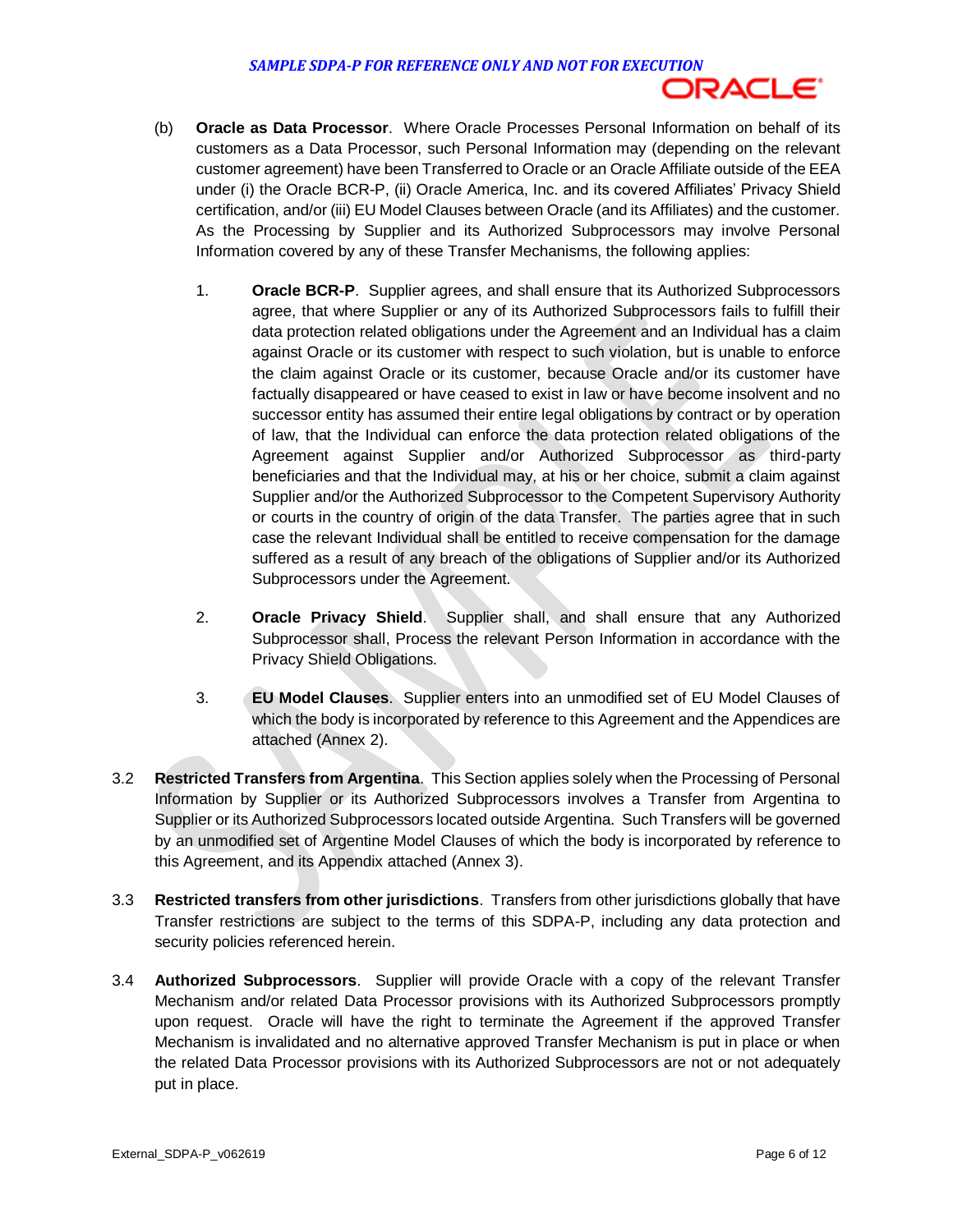

#### **4. Additional Country-Specific Terms**

If additional Processing (including Transfer) requirements are necessary for any specific jurisdiction in order for the Processing by Supplier or its Authorized Subprocessors to be compliant with Applicable Law, Supplier and Oracle shall negotiate in good faith to amend this Agreement to include such requirements and implement these provisions accordingly.

The effective date of this SDPA-P is Effective Date of SDPA-P.

| <b>Insert Legal Name Of Supplier</b> | <b>Insert Legal Name Of Oracle Entity</b>                 |
|--------------------------------------|-----------------------------------------------------------|
| By:                                  | , ner2<br>By:                                             |
| Name (Print):                        | $\varepsilon_{\rm min}^{\rm th}$<br>$-1$<br>Name (Print): |
| Title:                               | خنننا و<br><del>Title:</del>                              |
| Signature Date:                      | Signature Date:                                           |
|                                      |                                                           |
|                                      |                                                           |
|                                      |                                                           |
|                                      |                                                           |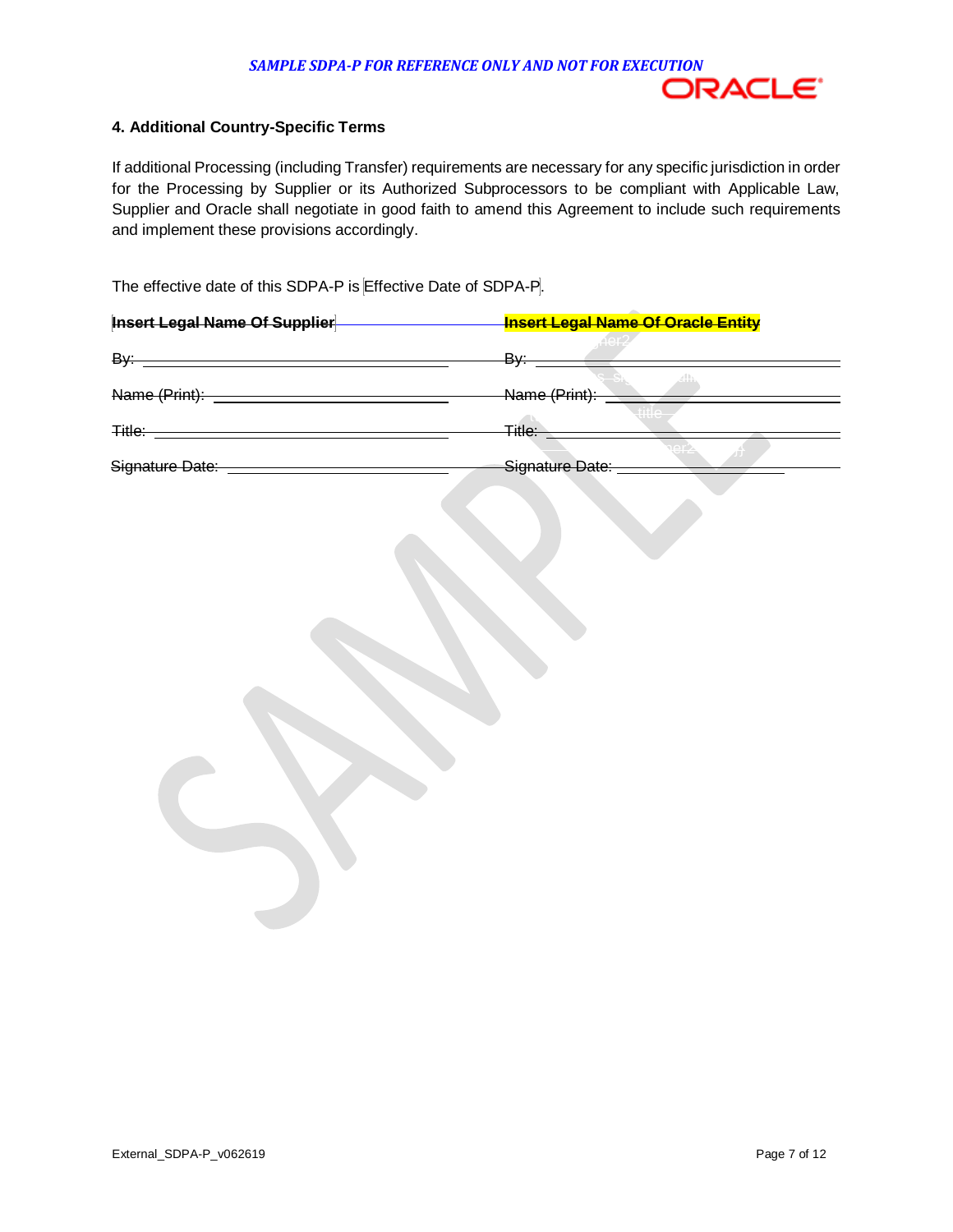

# **ANNEX 1**

## **Key Definitions**

For the purposes of this SDPA-P:

- **1.1.** "**Adequacy Decision**" means a decision issued by the European Commission under Applicable law (i.e., Article 25 of the European Data Protection Directive or Article 45 of the GDPR);
- "**Affiliate**" means, as to any entity, any other entity that, directly or indirectly, controls, is controlled by or is under common control with such entity; **1.2.**
- "**Applicable Law**" means any law, statute, declaration, decree, directive, legislative enactment, order, ordinance, regulation, rule or other binding restriction (including any and all legislative and/or regulatory amendments or successors), to which Supplier or Oracle are subject and which is applicable to Supplier's or Oracle's information protection and privacy obligations; **1.3.**
- "**Argentine Model Clauses**" means the Model Agreement of International Transfer of Personal Data for the case of Provision of Services (*Contrato modelo de transferencia internacional de datos personales con motivo de prestación de servicios*) (reference: EX-2016-00311578- -APN- DNPDP#MJ- Anexo II) approved by the *Dirección Nacional de Protección de Datos Personales* on 2 November 2016; **1.4.**
- "**Binding Corporate Rules**", "**BCR"**, "**Data Controller**", "**Process**", "**Processing**" and "**Data Processor**" have the meaning set out under Applicable Law (e.g., EU Data Protection Directive or **1.5.**  GDPR);
- "**BCR-P**" means Binding Corporate Rules for Data Processors; **1.6.**
- "**EEA**" means the European Economic Area and for the purpose of this Agreement, also **1.7.**  Switzerland;
- "**EU Model Clauses**" means the standard contractual clauses annexed to the EU Commission Decision 2010/87/EU of 5 February 2010 for the transfer of personal data to processors established in third countries or any successor clauses approved by the EU Commission; **1.8.**
- "**European Data Protection Directive"** means Directive (EC) 95/46 of the European Parliament and of the Council of 24 October 1995 on the protection of individuals with regard to the processing of personal data and on the free movement of such data; **1.9.**
- "**GDPR**" means Regulation (EU) 2016/679 of the European Parliament and of the Council of 27 April 2016 on the protection of natural persons with regard to the processing of personal data and on the free movement of such data, and repealing Directive 95/46/EC (General Data Protection **1.10.**  Regulation);
- **1.11.** "**Individual**" means any identified or identifiable individual about whom Personal Information may be Processed under the Agreement;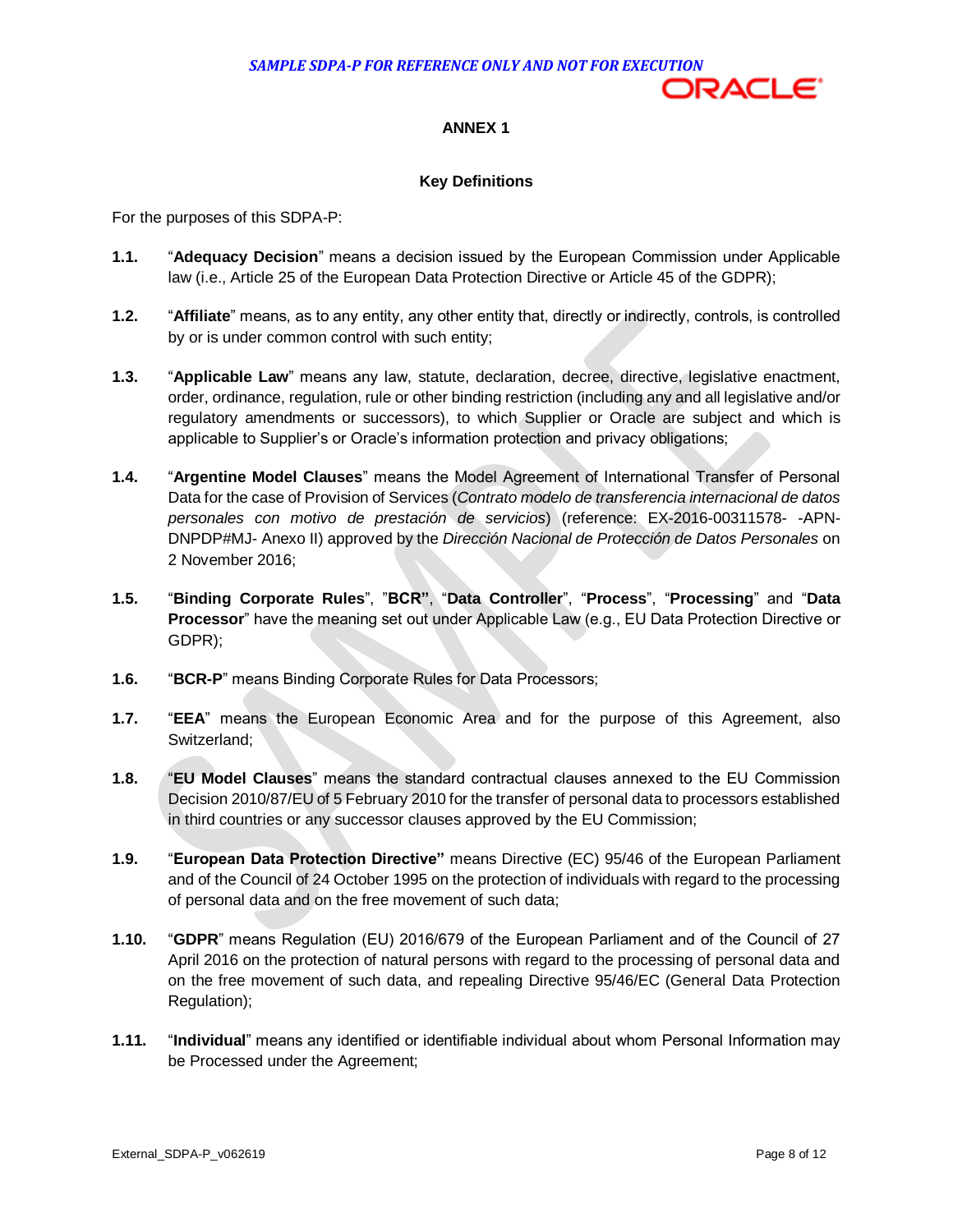

- **1.12.** "**Oracle**" and "**Supplier**" mean to refer to the entities that have executed this SDPA-P and the Agreement;
- **1.13.** "**Personal Information**" means any information recorded in any form relating to an Individual or as otherwise defined under Applicable Law;
- **1.14.** "**Privacy Shield**" means the EU-U.S. and/or Swiss-U.S. Privacy Shield Frameworks developed by the U.S. Department of Commerce, the European Commission and Switzerland's Federal Council, including the Privacy Shield Principles and Supplemental Principles (collectively, the "Principles") available at <https://www.privacyshield.gov/Privacy-Shield-Principles-Full-Text>and <http://trade.gov/td/services/odsi/swiss-us-privacyshield-framework.pdf>respectively;
- "**Privacy Shield Obligations**" means the Privacy Shield principles and supplemental principles located a[t https://www.privacyshield.gov,](https://www.privacyshield.gov/) as may be amended from time to time, with the exception for the purpose of this Agreement of providing notice and choice and responding to requests for access and enforcement other than as set out in this Agreement; **1.15.**
- "**Security Incident**" means misappropriation or unauthorized Processing of Personal Information that compromises the confidentiality, security, integrity or availability of the Personal Information; **1.16.**
- "**Special Personal Information**" means any of the following types of Personal Information: (i) social security number, taxpayer identification number, passport number, driver's license number or other government-issued identification number; or (ii) credit or debit card details or financial account numbers, with or without any code or password that would permit access to the account; credit history; or (iii) information on race, religion, ethnicity, sex life or sexual orientation, medical or health information, genetic or biometric information, biometric templates, political opinions, religious or philosophical beliefs, political party or trade union membership, background check information, judicial data such as criminal records or information on other judicial or administrative proceedings; (iv) data of children below the age of 16 years; or (v) any other category of Personal Information identified as special or sensitive under Applicable Law; **1.17.**
- "**Transfer**" means the access by, transfer or delivery to, or disclosure of Personal Information to a person, entity or system located in a country or jurisdiction other than the country or jurisdiction where the Personal Information originated from; and **1.18.**
- "**Transfer Mechanism(s)**" means Binding Corporate Rules, Privacy Shield, EU Model Clauses, Argentine Model Clauses and any other transfer mechanism required to undertake a Transfer. **1.19.**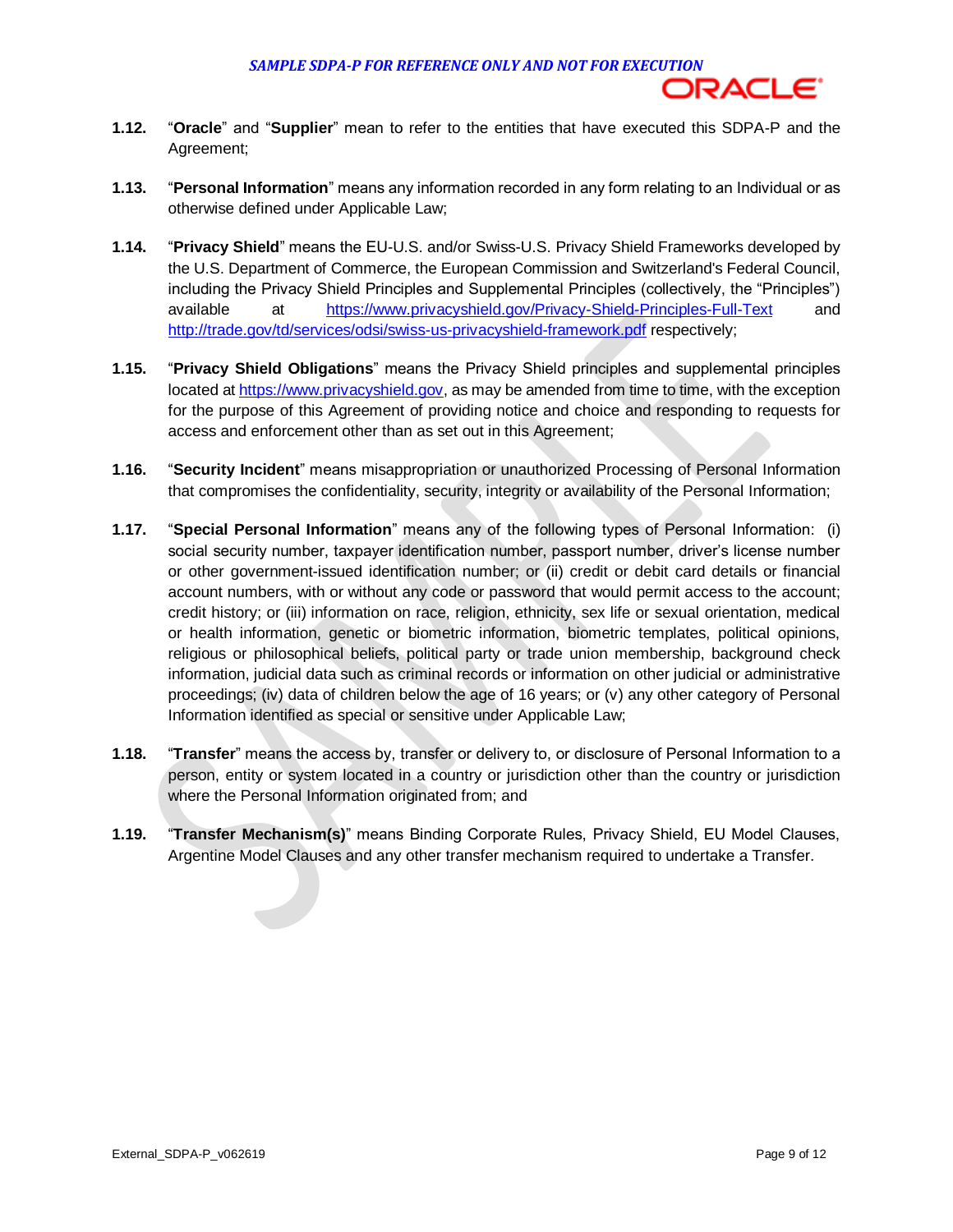

# **ANNEX 2**

#### **Appendix 1 to EU Model Clauses (description of transfer)**

#### **Data Exporter and Data Importer**

 The Data Exporter transfers, and Data Importer receives, Personal Information in relation to the supply of Services as set out in the relevant Services Contract.

#### **Data subjects**

 Employees, including temporary and prospective employees, relatives, guardians and associates of the data subject, existing and prospective customers, suppliers, visitors or registrants at offices, web sites and/or events, employees of corporate business associates (e.g., resellers of company products and services), advisors, consultants and other professional experts, and/or other categories as set out in the relevant Services Contract.

### **Categories of data**

 Personal contact details including name, home address, home telephone or mobile number, fax number, email address, and passwords, family, lifestyle and social circumstances including age, date of birth, marital status, number of children and name(s) of spouse and/or children, employment details including employer entity name, job title and function, employment history, salary and other benefits, job performance and other capabilities, education/qualification, identification numbers, and business contact details, results from background checks, administrative, audit, accounting and financial information, including tax information and bank details, information gathered in connection with investigations such as video footage and ID badge records, network, computer, email and phone or other communications or messaging systems, logs, data and files, including network traffic data and domain names of websites visited, emails and files stored in company workspaces, imaging and forensic analysis of computing resources and any data stored on those resources, personal data about individuals named in legal matters or correspondence, or provided in connection with the provision of legal, banking, audit and/or financial services, including for conflict checking and billing purposes, financial details, goods and services provided, browser and device information, data collected through automated electronic interactions, application usage data, demographic information, geographic or geo-location information, and/or other data as set out in the relevant Services Contract.

#### **Special Categories of data (if appropriate)**

 Data regarding racial or ethnic origin, political opinions, religious or other beliefs of a similar nature, trade union membership, sexual life, physical health or mental condition, offenses or alleged offenses, and/or other sensitive information as set out in the relevant Services Contract.

#### **Processing operations**

 Processing operations are limited to the extent necessary to provide the services as specified under the Services Contract.

| Data Importer: Insert Name Of Supplier<br><u>and the state of the state of the state</u> | Data Exporter: Insert Name Of Oracle Entity |  |
|------------------------------------------------------------------------------------------|---------------------------------------------|--|
|                                                                                          |                                             |  |
|                                                                                          |                                             |  |
|                                                                                          |                                             |  |
| Signature Date: __________________________________                                       |                                             |  |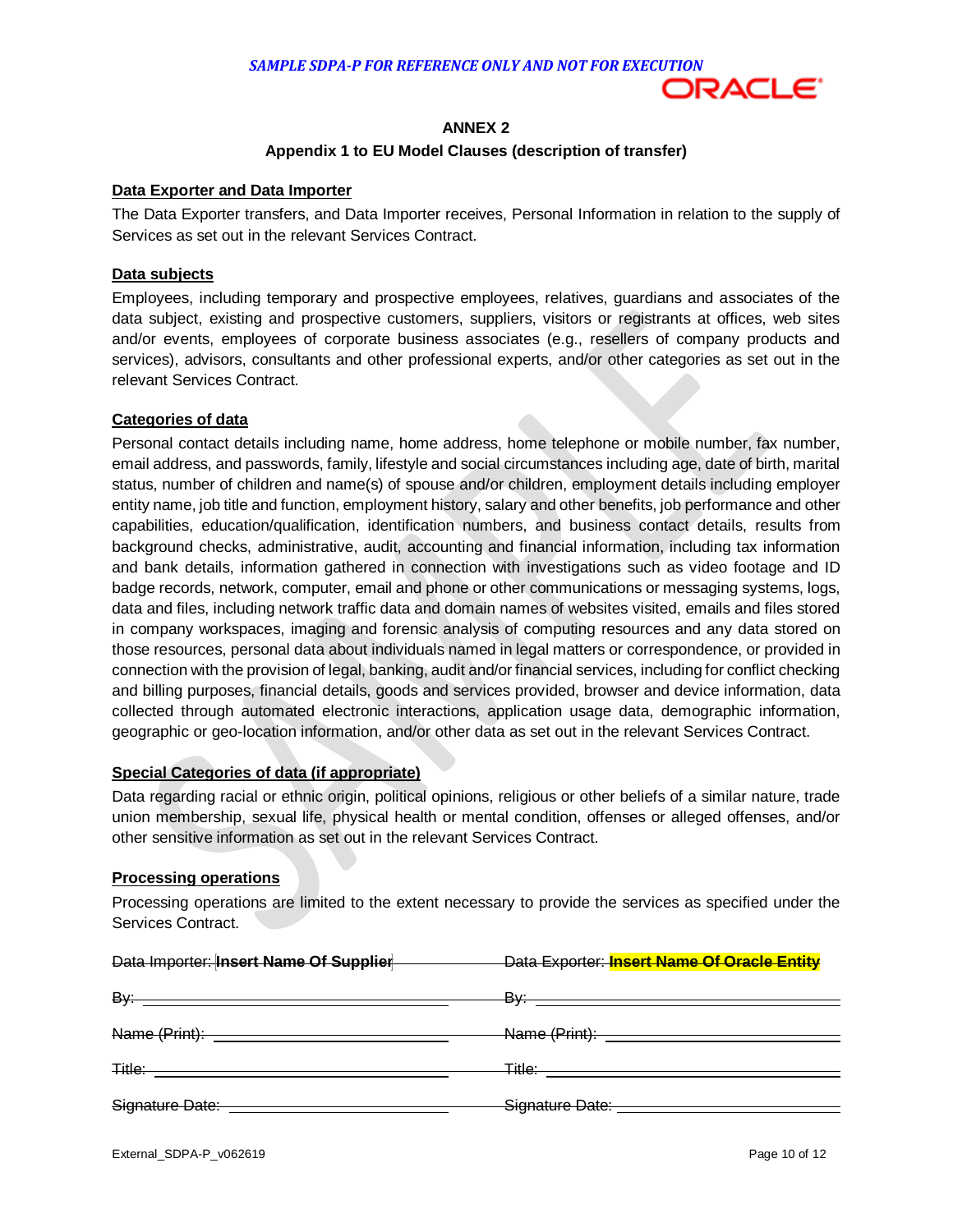### **Appendix 2 to EU Model Clauses (security)**

This Appendix forms part of the Clauses and must be completed and signed by the parties.

 The Data Importer shall comply with the techincal and organisational security measures as set forth in the OSSS.